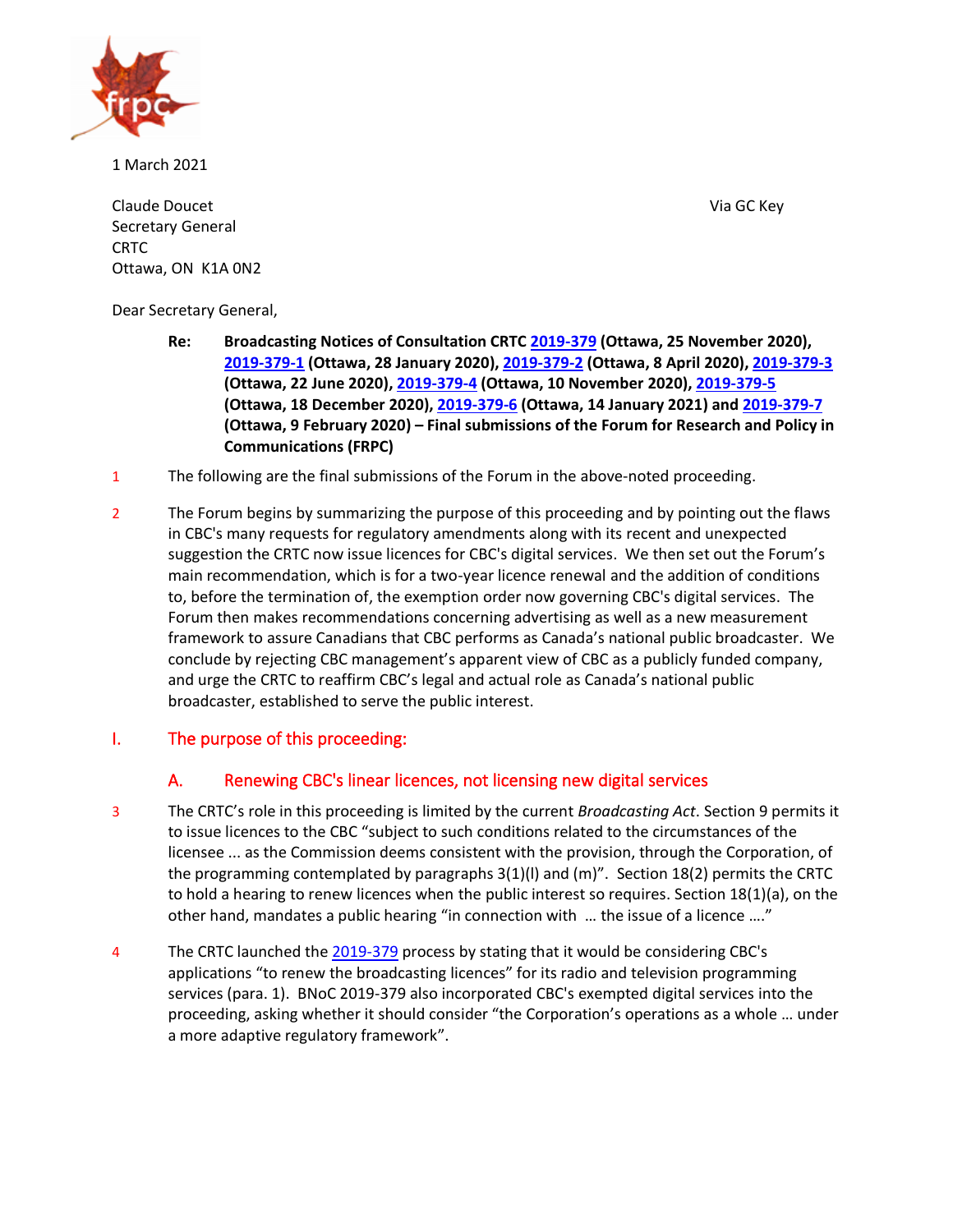- 5 On the first day of the CRTC hearing the CBC said it welcomed Canadians' views "especially during this licence renewal hearing" (11 Jan/21, line 45). It often referred to its digital services, asking for instance that programming from Gem and Tou.tv be recognized in calculating CBC's programming obligations (11 Jan/21, para. 59).
- 6 Then on 3 February 2021 more than a year after this proceeding began and a week after its hearing ended – the Corporation made the startling proposal that the CRTC instead issue CBC two new broadcasting licences:
	- 1. A licence for CBC Digital Services covering all of the online broadcasting activities of CBC; and,
	- 2. A licence for Radio-Canada Digital Services covering all of the online broadcasting activities of Radio-Canada.
- 7 CBC's suggestion has three fatal flaws. First, it ignores the elementary distinction between a licensing and a renewal proceeding, a distinction that its comments at the January hearing recognized. Second, it either ignores or dismisses as inconsequential the procedural unfairness of transforming a rocky renewal hearing into a licensing hearing without irksome details such as licence applications, programming plans or expenditure commitments. Third, CBC's suggestion that the CRTC simply license CBC's digital services ignores the powers Parliament has granted to the CRTC under the *Act*.
- 8 Yet the CRTC's exemption authority addresses "persons who carry on broadcasting undertakings of any class" **and** enables the CRTC to include "terms and conditions" in exemption orders:

9(4) The Commission shall, by order, **on such terms and conditions as it deems appropriate**, exempt **persons who carry on broadcasting undertakings of any class specified** in the order from any or all of the requirements of this Part or of a regulation made under this Part where the Commission is satisfied that compliance with those requirements will not contribute in a material manner to the implementation of the broadcasting policy set out in subsection 3(1).

### **CBC testimony - 1**

- <span id="page-1-0"></span>9 CBC argued at the hearing that it is not a class of broadcasting undertaking, presumably to suggest that it cannot be subjected to a separate exemption order [\(CBC](#page-1-0)  [testimony -](#page-1-0) 1).
- 10 CBC's argument ignores the *Act*'s plain wording. It does not identify 'classes of broadcasters' as the subject of exemption orders, but "persons who carry on broadcasting undertakings of any class". Moreover the CRTC has already distinguished between broadcasters operating the same types of undertakings: in 2012 it exempted specialty Category B programming services from regulation - but only [those serving fewer than 200,000 subscribers.](https://crtc.gc.ca/eng/archive/2012/2012-689.htm)

184 And then finally, there is section 9(4) of the Broadcasting Act. That's the section that refers to exempting classes of broadcasting undertakings. And that's the section I think the Commission used in initially creating the DMEO. CBC/Radio-Canada is not a class of undertaking, so that an approach that would separate CBC/Radio-Canada either by excluding CBC/Radio-Canada from the existing DMEO or doing something would appear to run contrary to not only the purpose of section 9(4) of the Broadcasting Act, but it might be outside the scope of the section.

- 11 The CRTC should therefore renew CBC's linear licences while issuing a separate exemption order for CBC's digital services. This order should include conditions
	- For expenditure, exhibition and discoverability requirements for CBC's exempted digital services,
	- For CBC to establish, submit for review and approval and then implement a new measurement framework for its digital and linear services by 30 November 2021, and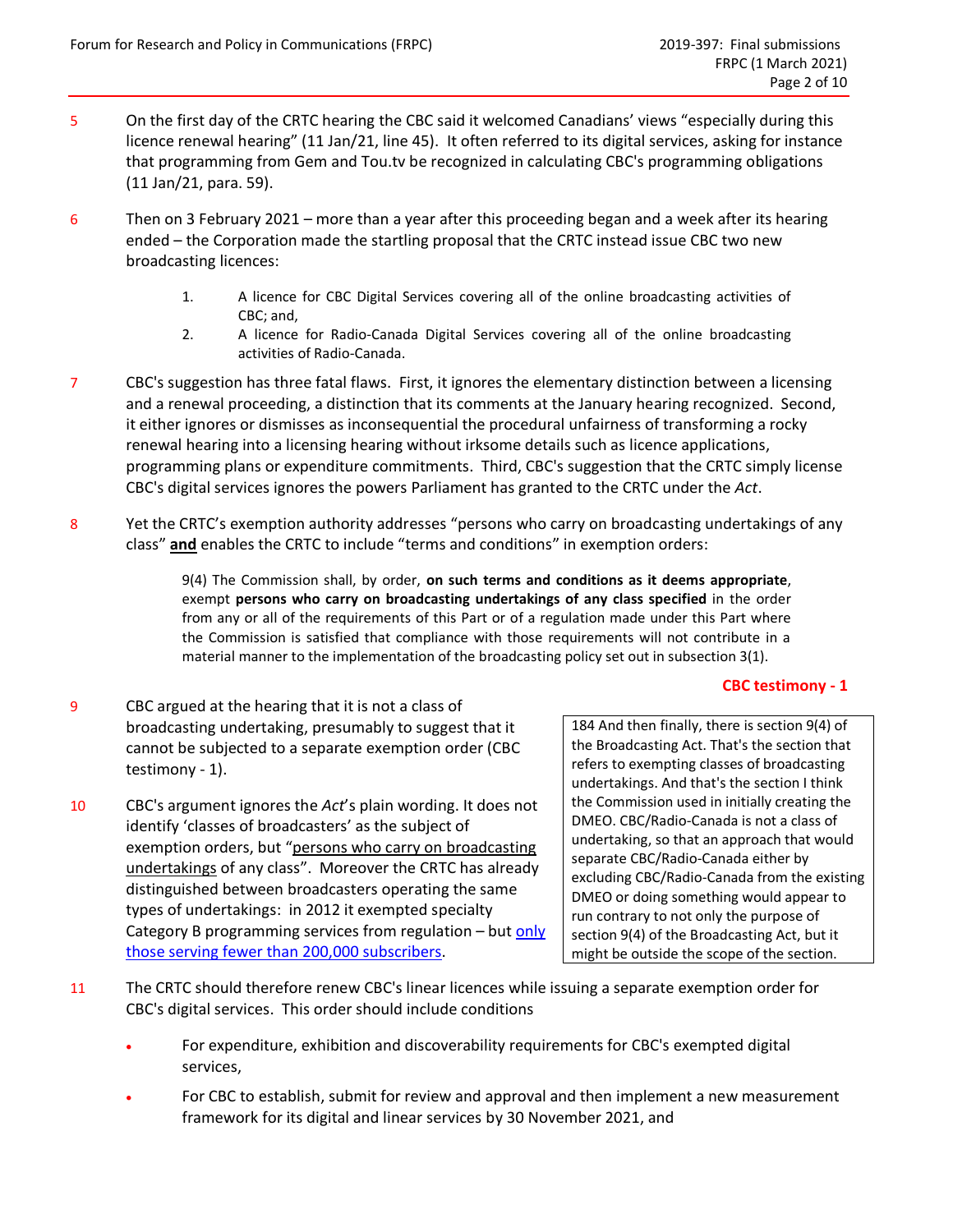• For CBC to apply to the CRTC by 30 November 2022 for digital service licences (that would be effective as of 1 September 2023) and to include in its applications initial results from its new measurement framework.

## B. All advertising falls within CRTC's jurisdiction

- 12 The CBC has carried advertising since its launch in 1936. For several decades it offered advertisers broadcast carriage of their messages in areas not served by private broadcasters, and provided competition in locations served by private broadcasters.
- 13 The days when CBC was the only broadcaster available are long gone, however, and the CRTC has for many years reflected Canadians' concerns about the impact of advertising on CBC's programming:

| 2000           | 39. In examining the issue of commercialization, the Commission is cognizant of the financial constraints the CBC       |
|----------------|-------------------------------------------------------------------------------------------------------------------------|
| CBC's licences | faces and the concerns expressed by interveners.  Certain parties considered that generating commercial                 |
|                | revenues also serves to keep the Corporation more in tune with evolving audience trends and interests. At the same      |
|                | time, however, a public broadcaster is expected to take risks; to offer diversity, even controversy, and to venture     |
|                | into new innovative forms of programming. Responding to these objectives requires programming choices that are          |
|                | made with a clear understanding of the CBC's role and the public interest. Such choices should not be unduly            |
|                | influenced by commercial considerations. These considerations, more often than not, lead the CBC's services to          |
|                | become similar to, rather than distinct from, the services of commercial broadcasters.                                  |
|                | 40. The question is one of balance, and demands a careful weighing of objectives. The CBC will remain a general         |
|                | interest broadcaster providing a wide array of programming choices. It must nevertheless ensure that in the final       |
|                | analysis its programming choices are be founded on its mandate as a public broadcaster. In maintaining this             |
|                | criterion as the overriding rationale for programming, the CBC can fulfill its public trust by providing Canadians with |
|                | programming which is not driven solely by the demand for revenues and ratings.                                          |

- 14 Ironically, CBC is now trying to commercialize the innovative programming it is supposed to offer by virtue of its public broadcaster status, by making it available initially or only on its subscription-only digital services. CBC is also now saying that it should be allowed to continue to earn new revenues from 'branded content' such as Tandem, a venture it launched several years ago. Yet more than 16,000 Canadians have complained specifically about Tandem, signing a petition that was sent to CBC's President (18 Jan/21, para. 6172). CBC's statement that its carriage of branded content "doesn't take away from any initiative [CBC's journalists] have to do investigate journalism" (15 Jan/21, para. 5585) is unsupported by any objective evidence, such as anonymous surveys of its own journalists. The Forum shares Canadians' concerns about CBC's advertising and its decision to sell 'branded content'.
- 15 Following the January 2021 hearing, CBC disclosed that in 2019/20 it earned \$247.5 million from advertising, representing 14% of each of its total revenues and total expenses (DM#3981696, Appendix A). Despite the fact that with 300 employees CBC's Media Solutions Group (15 Jan/21, line 5422) seems to be well-staffed, CBC claimed that it could not identify the specific financial impact of the branded content it has been selling for years. Suppose that branded content represented 10% of CBC's advertising revenues - or \$24.8 million: should the CBC be allowed, for the sake of \$25 million or 1.4% of its total revenues to sell its audiences to yet more advertisers, by carrying advertising designed to mimic CBC's own content? In the Forum's view the answer is quite simple: no.
- 16 The CBC's view it does not reach the threshold of argument is that the Commission's request for information about CBC's advertising activities in general or Tandem in particular "does not appear to be a matter which would fall within the Commission's area of expertise or mandate under the Broadcasting *Act*" (DM#3981695, Undertaking 42). Yet as the CBC may know, broadcasting includes the CBC's [digital services](https://crtc.gc.ca/eng/archive/1999/pb99-197.htm) (including it[s non-programming](https://crtc.gc.ca/eng/archive/1993/PB93-43.htm?_ga=2.75416208.344856793.1594219547-1211976415.1582553073) services), and sections 10(1)(d) and (e) of the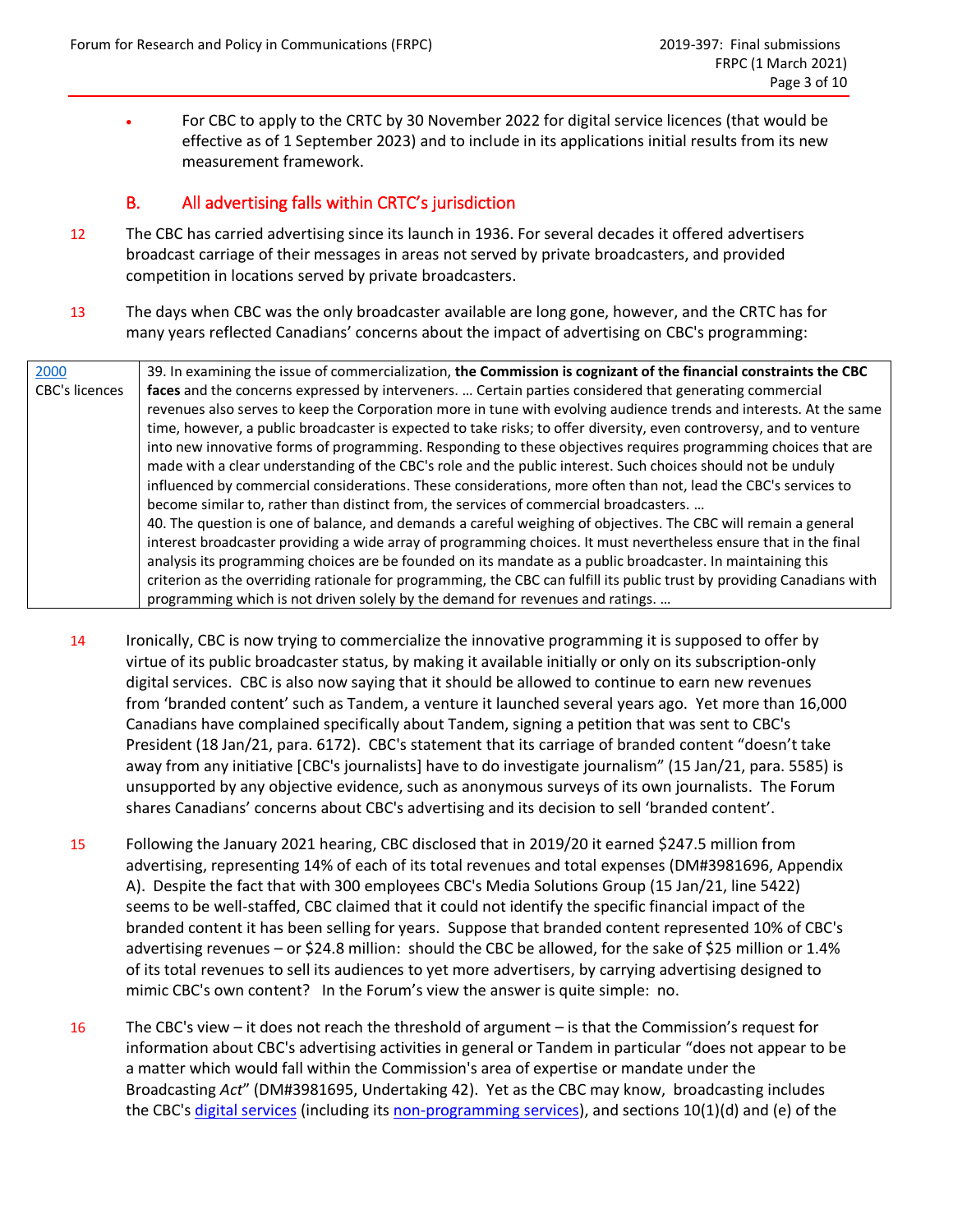*Broadcasting Act* specifically extend the CRTC's jurisdiction to the character, amount and proportion of advertising carried by broadcasters (s. 10(1)(d) and (e)). The CRTC therefore has jurisdiction over advertising, regardless of the broadcast medium. Nor did CBC offer any evidence to demonstrate that the loss of branded content will harm it financially or that the income from Tandem is actually being used for new audio-visual programming rather than merely covering CBC Media Solutions' salaries.

- 17 The Forum's position is that the CRTC may and should add a condition to the CBC's current exemption order to prohibit CBC from accepting any new contracts or from renewing any existing contracts for branded content. An unexpected benefit of this decision is that, in line with s. 5(3) of the *Act*, this prohibition could divert more income to Canadian private broadcasters that are staggering financially due to the 20-year-long impact of unregulated digital advertising as well as Covid-19.
- 18 The Forum supports calls to remove advertising from all CBC services within the next several years, and in particular 'branded content' that is merely longer-form advertising by another name.

# C. Impact of CBC's non-compliance, shifting evidence and vague plans

19 As for the duration of the next licence of CBC's linear services, the Forum notes that CRTC renewals have long involved a two-step evaluation of evidence about licensees: their performance since their

licences were last renewed and their plans for the coming licence term. Each step is relevant to the new terms granted for renewed licences, and their conditions.

*Radio Market Policy*, [CRTC PN 1991-74](https://crtc.gc.ca/eng/archive/1991/pb91-74.htm) (Ottawa, 23 July 1991): … licensees only continue to hold their licences on the condition that they discharge the programming responsibilities placed on them in accordance with the Act. Their performance in this respect is reviewed in a public process at regular intervals, and this practice will continue.

20 CBC's objective evidence about its past performance was confusing and worse, changed

by tens of millions of dollars in February 2021. While estimating in June 2020 (DM#3876591) that it would be reducing linear service spending from 2019 to 2020 by \$23 million, CBC submitted new evidence in February 2021 (DM#3985539) showing that it had reduced linear services' spending by twice as much - \$56.9 million. Over the last two years CBC cut spending on its linear services by an extra \$33.8 million and spent \$31.9 million more on its digital services than disclosed in June 2020:

| <b>Type of CBC</b> | DM#3876591 estimates (Jun/20) |           |           |             | DM#3985539 actuals (Feb/21) |           |              |            | Total:                      |
|--------------------|-------------------------------|-----------|-----------|-------------|-----------------------------|-----------|--------------|------------|-----------------------------|
| service            | 2018/19                       | 2019/20   | Total     | 2019 - 2020 | 2018/19                     | 2019/20   | <b>Total</b> | 2019-2020  | <b>Actual less estimate</b> |
| Linear             |                               |           |           |             |                             |           |              |            |                             |
| Revenues           | \$419.3                       | \$402.4   | \$821.7   | -\$16.9     | \$419.6                     | \$399.7   | \$819.3      | $-519.9$   | \$3.0 lower than stated     |
| Expenses           | \$1,297.8                     | \$1,274.7 | \$2.572.5 | - \$23.1    | \$1,280.3                   | \$1.223.4 | \$2,503.7    | $-$ \$56.9 | -\$33.8 lower than stated   |
| <b>Digital</b>     |                               |           |           |             |                             |           |              |            |                             |
| Revenues           | \$61.6                        | \$65.9    | \$127.5   | \$4.3       | \$63.5                      | \$79.7    | \$143.1      | \$16.2     | \$15.7 higher than stated   |
| Expenses           | \$264.9                       | \$306.9   | \$571.8   | \$42.0      | \$286.2                     | \$317.5   | \$603.7      | \$31.3     | \$31.9 higher than stated   |

21 It is difficult to avoid concluding that CBC has cut spending on and the programming hours and/or quality of its linear services to finance digital services operating at a significant loss.

#### **CBC testimony - 2**

<span id="page-3-0"></span>22 Even if CBC's linear programming performance had improved – and as FRPC's 2020 intervention showed, it did not – CBC then also acknowledged at [\(CBC testimony -](#page-3-0) 2) and after the January 2021 hearing that it committed regulatory breaches. It submitted inaccurate logs for its French-language

167 **We still are living up to almost all of the** -- the, you know, **regulatory COLs** that people that think of mostly as our PNI commitment, our children's commitment, our local news commitment. **Those are all still, for the most part,** all **intact.**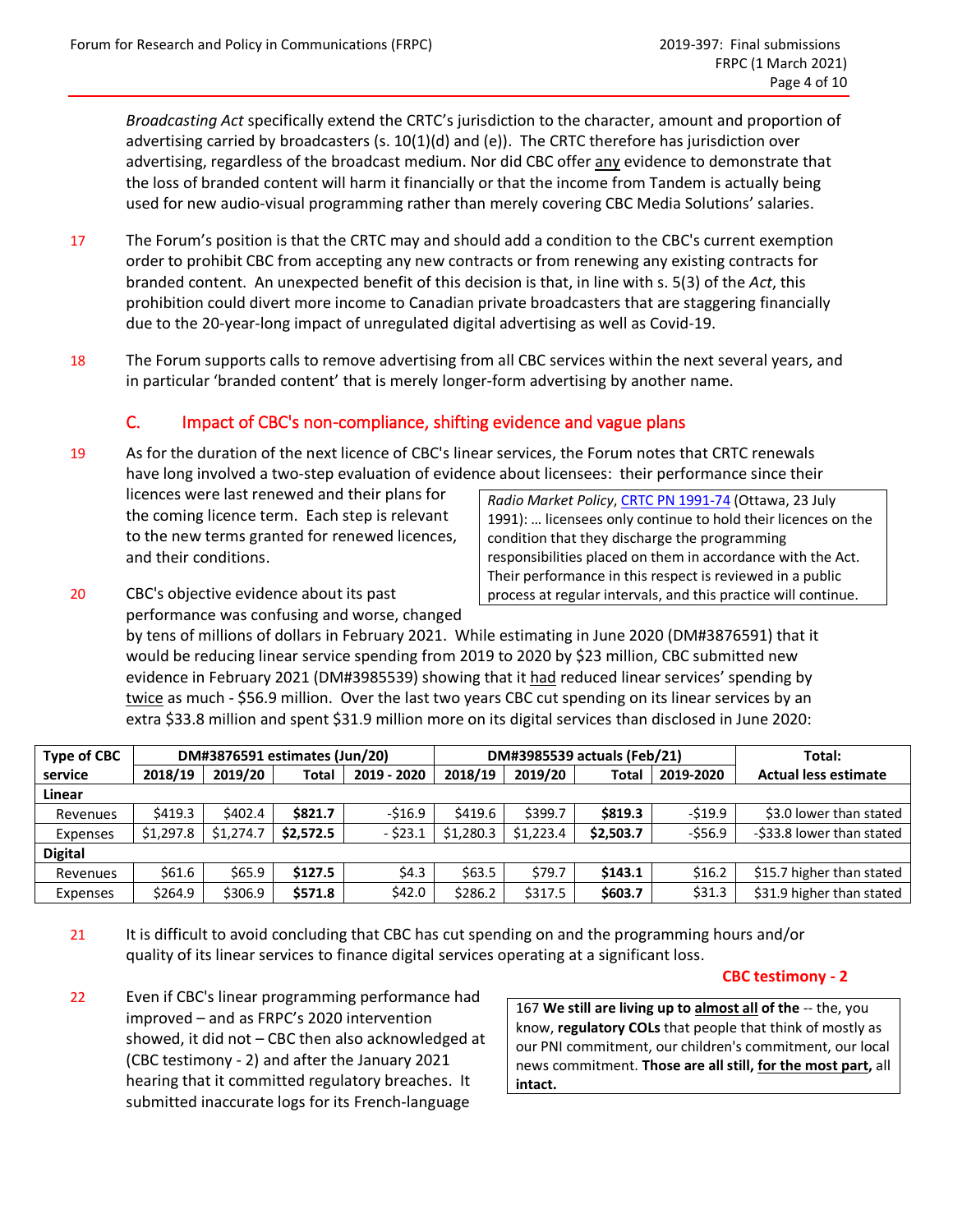television services to the CRTC for the 2018/19 broadcast year (DM#3981695, Undertaking 8), in breach of section 10(3) of the *Television [Regulations,](https://laws.justice.gc.ca/eng/regulations/SOR-87-49/page-3.html#h-906312) 1986*.

- 23 Regulatory breaches and the failure to maintain if not improve programming quality over time are two valid reasons for denying CBC's request for a five-year licence term.
- 24 There is a third reason: CBC's testimony at and after the hearing offered little or no information about its programming plans past August 2023. Even the plans for its different media are unclear, as CBC would like to shift programming and, indirectly, funding from its linear to its digital service. CBC even wants to amend the concept of "first-run" programming to allow CBC to count a program that broadcast on its linear services as first run even if it previously made it available on its digital services (28 Jan/21, para. 13307).
- 25 Uncertainty about CBC's plans is compounded by the fact that most of its funding is public and set annually. While saying that it requires flexibility to build its ephemeral bridge to the future, CBC argued inexplicably that the CRTC should not concern itself with the very funding that would be the foundation for that bridge, saying that its "funding model" is a matter for Parliament (28 Jan/21, ¶13121), not the CRTC. Was the CBC unaware or merely dismissive of the fact that its resources and public funding have been a recurrent theme in CRTC decisions renewing its licences since the 1980s?:

| Year of CRTC decision, subject of the decision and CRTC's comments about CBC's financial status |                                                                                                                              |  |  |  |  |  |  |
|-------------------------------------------------------------------------------------------------|------------------------------------------------------------------------------------------------------------------------------|--|--|--|--|--|--|
| 1987                                                                                            | "The problem for the CBC is resources. In the past the problem may have been the uncertainty which has characterized         |  |  |  |  |  |  |
| TV networks                                                                                     | the Corporation's financial history for almost a decade. In future, according to current indications, the CBC must           |  |  |  |  |  |  |
|                                                                                                 | anticipate a continuous reduction in the real resources available to it."                                                    |  |  |  |  |  |  |
| 1988                                                                                            | "The Commission notes that even within the five-year operating and capital funding projections supplied by the CBC, the      |  |  |  |  |  |  |
| Radio                                                                                           | Corporation is likely to continue to experience reductions in its actual buying power, notwithstanding the positive          |  |  |  |  |  |  |
| networks                                                                                        | anticipated growth in commercial revenue over this period. The Commission is concerned that a continuation of this           |  |  |  |  |  |  |
|                                                                                                 | trend will place significant pressure on the Corporation's plans for resource allocations."                                  |  |  |  |  |  |  |
| 1993                                                                                            | "The Commission considers that the Corporation, in a time of financial restraint and uncertainty, should be commended        |  |  |  |  |  |  |
| Radio                                                                                           | for the general excellence of its radio programming, which stands as a model for broadcasters in Canada and around the       |  |  |  |  |  |  |
| networks                                                                                        | world.                                                                                                                       |  |  |  |  |  |  |
| 1994                                                                                            | "An overriding concern is the continuing need by the Corporation for sufficient funding to fulfil the mandate set out for    |  |  |  |  |  |  |
| <b>TV</b>                                                                                       | it by Parliament. Reductions in Parliamentary appropriations, unless compensated by new revenues not dependent on            |  |  |  |  |  |  |
| networks                                                                                        | the sale of airtime, may lead either to a reduction in the breadth, depth or quality of the programming or to an increasing  |  |  |  |  |  |  |
|                                                                                                 | reliance by the CBC on the types of programming designed to attract advertising, forcing it to pursue large audiences for    |  |  |  |  |  |  |
|                                                                                                 | revenue-generating purposes, at the expense of programming more suited to fulfilling its mandate."                           |  |  |  |  |  |  |
| 2000                                                                                            | 18. There were deep cuts to the CBC's budgets during the last licence term. While the Corporation has made efforts to        |  |  |  |  |  |  |
| CBC's                                                                                           | streamline its structures and minimize any impact on programming, it has become obvious that the service provided to         |  |  |  |  |  |  |
| licences                                                                                        | the Canadian public has been affected. Many listeners and viewers have noticed that there are fewer new episodes on          |  |  |  |  |  |  |
|                                                                                                 | television and more repeat programming on both radio and television. Even news and public affairs have suffered a            |  |  |  |  |  |  |
|                                                                                                 | reduction in the quantity and quality of regional and international coverage.                                                |  |  |  |  |  |  |
|                                                                                                 | 19. The Commission considers that in a time of budgetary constraints, all available resources should be devoted to the       |  |  |  |  |  |  |
|                                                                                                 | Corporation's existing services. The focus should be on preserving and strengthening the CBC's basic radio and television    |  |  |  |  |  |  |
|                                                                                                 | services. If the cultural networks, Radio Two and La Chaîne culturelle, are excluded, over 95% of Canadians can receive      |  |  |  |  |  |  |
|                                                                                                 | CBC's basic radio and television services over-the-air at no charge. Given the desires expressed by Canadians, CBC           |  |  |  |  |  |  |
|                                                                                                 | television's resources should be allocated on a priority basis to rebalancing the program schedule as determined in the      |  |  |  |  |  |  |
|                                                                                                 | decisions released today in order to provide a general interest service in each official language that gives Canada a unique |  |  |  |  |  |  |
|                                                                                                 | and distinctive voice.                                                                                                       |  |  |  |  |  |  |
| 2013                                                                                            | 18.  the CBC is facing financial pressures in the coming years due to a decrease of \$115 million in its parliamentary       |  |  |  |  |  |  |
| CBC's                                                                                           | appropriations over three years and the gradual phase-out of the Local Programming Improvement Fund (LPIF), 5 for a          |  |  |  |  |  |  |
| licences                                                                                        | total annual revenue reduction of close to \$160 million.                                                                    |  |  |  |  |  |  |
|                                                                                                 | 19. When taking into account the effects of inflation over the last 10 years, the CBC's parliamentary appropriation for      |  |  |  |  |  |  |
|                                                                                                 | operating expenditures is in fact comparable to its 2002 level, when expressed in constant dollars.                          |  |  |  |  |  |  |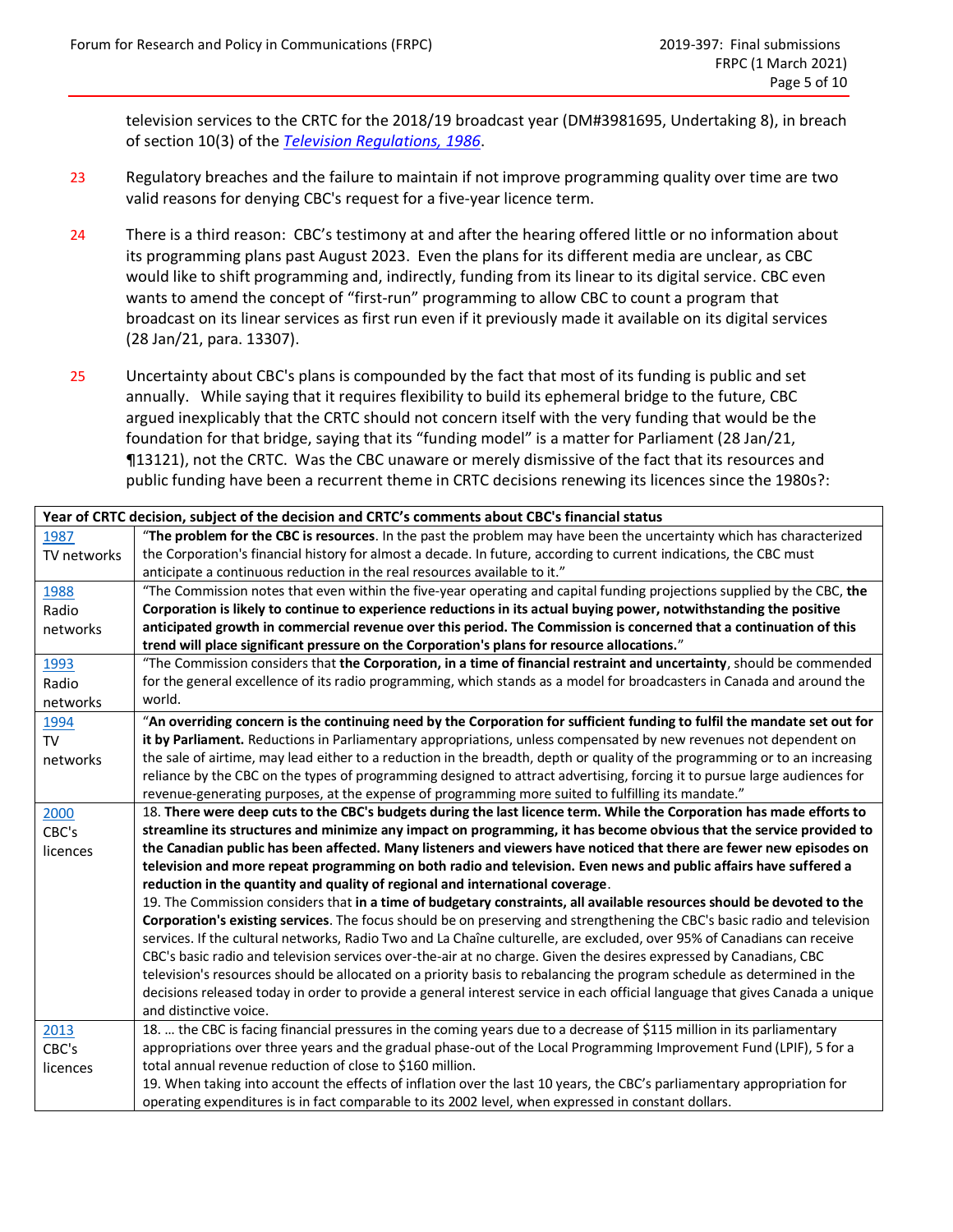26 Like any other licensee the CBC must provide some assurance that it has or will have the resources to keep its programming commitments. Yet as the Forum's [analysis of CBC's](https://frpc.net/wp-content/uploads/2020/02/Public-funding-of-CBC-operations-2020-4-February.pdf) funding [over time](https://frpc.net/wp-content/uploads/2020/02/Public-funding-of-CBC-operations-2020-4-February.pdf) (attached to its intervention) showed, the gap between public funding for CBC's operations and its expenses remains large, amounting to \$4.6 billion since 2013. Neither CBC's January 2021 testimony to the CRTC nor its February 2021 written answers to the



CRTC's hearing questions clearly showed how the CBC will address this gap if it remains in place, as seems entirely likely.

27 The Forum asks that the Commission's licence renewal decision address CBC's financial problems.

## D. Short-term licence renewal to 31 August 2023

- 28 The CBC's current licence expires 31 August 2021. On the last day of the CRTC's hearing the CBC reconfirmed its proposal for a 5-year licence ending in 2026 (28 Jan/21, para. 13107).
- 29 The Act does not require the Commission to renew CBC's licences for the maximum, seven-year licence term now possible: [in 1988](https://crtc.gc.ca/eng/archive/1988/db88-181.htm) the CRTC renewed CBC's radio licences for three years because, as with CBC's documentation in this proceeding, its application then was vague and lacked priorities:

Even considering the difficulties arising from the CBC's funding uncertainties, the Commission is not satisfied that the responses and commitments it has received are adequate. **The Corporation was only able to provide precise operational financial information for the next three years, and the projections it did provide could be subject to further revisions as the Corporation's Parliamentary allocations are voted annually**. In addition to the vagueness of some of the commitments and the absence of a specific timetable for the implementation of others, the lists of conditional priorities - on which each item was termed a priority rather than being a prioritized list of commitments - do not address some serious concerns raised during the public hearing process nor do they address situations in which the conditions attached to the realization of these initiatives do not materialize. [bold font added]

30 The Corporation's testimony in January 2021 and its written answers in February 2021 did not answer the serious concerns raised by the Forum in its [first](https://frpc.net/wp-content/uploads/2020/02/2020-20-Feb-2019-379-FRPC-intervention.pdf) and [second](https://frpc.net/wp-content/uploads/2020/09/2019-379-3-Phase-2-intervention-FRPC.pdf) interventions. First, CBC's applications still lack information about its plans

*Te[lus Communications Inc. v. Canadian Radio‐Television and](https://www.canlii.org/en/ca/fca/doc/2004/2004fca365/2004fca365.html?resultIndex=1)  [Telecommunications Commission](https://www.canlii.org/en/ca/fca/doc/2004/2004fca365/2004fca365.html?resultIndex=1)*, 2004 FCA 365, at ¶42: "A decision rendered in the absence of evidence, like a decision rendered without jurisdiction, is a nullity and reviewable as arbitrary."

beyond 2023. This information matters as it is the evidentiary foundation for the CRTC's licensing decisions: as just noted the CRTC has previously not granted CBC the licence term length it sought because the CBC's evidence was insufficient.

31 Second, CBC's often-evasive responses failed to answer the concerns raised by many parties about the CBC's performance since 2013. A large gap now exists between what the CBC says and what it actually does. Radio Canada International (RCI) is an example of this: one month after CBC [announced](https://broadcastdialogue.com/major-transformation-of-radio-canada-international-includes-smaller-team-more-language-offerings/) a 55% reduction in RCI's staff and the merger of RCI's identity with that of CBC, its President told the CRTC hearing panel that "… of course we have RCI that has a very special role and we're excited about some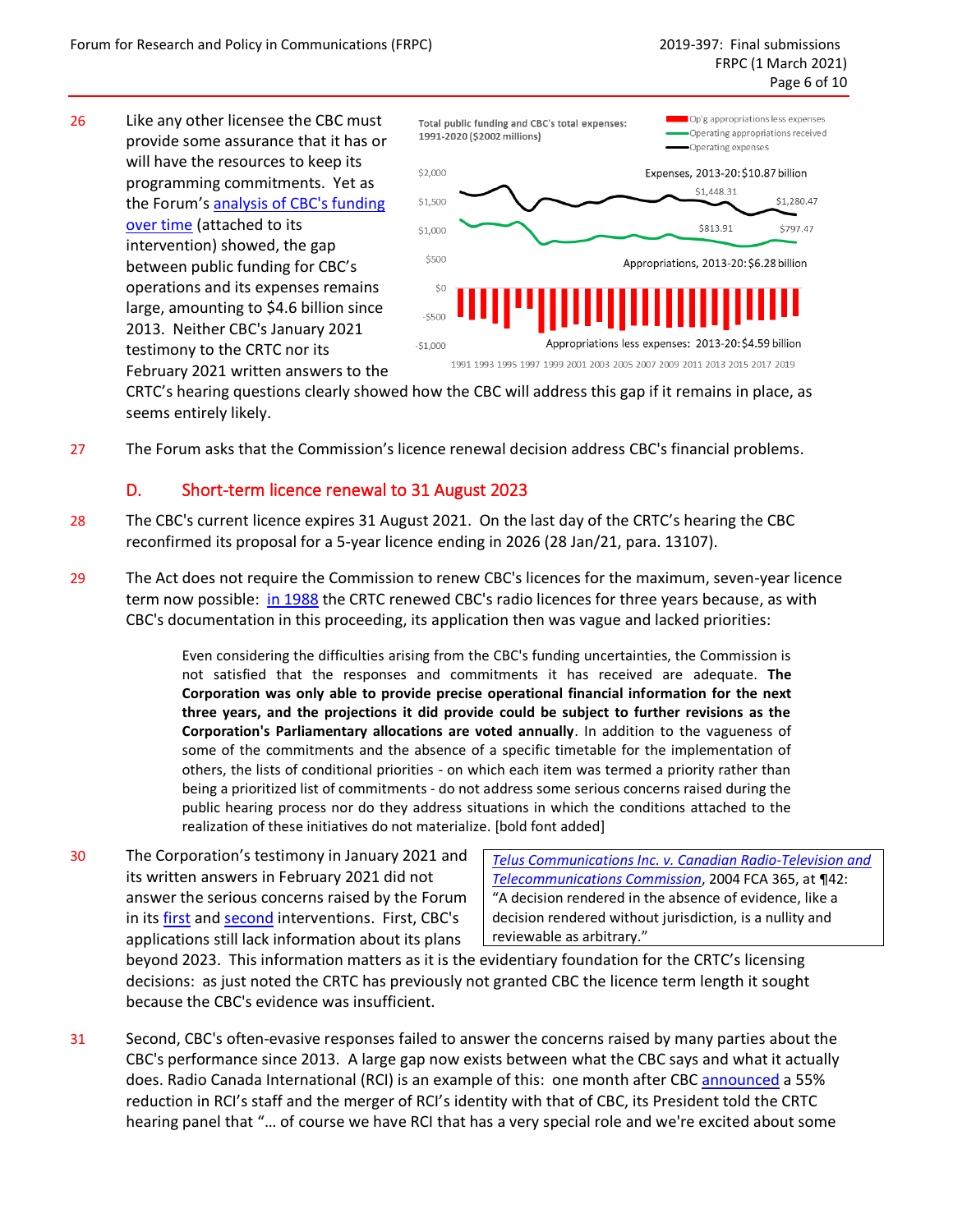of the new things we're doing with that particular service" (¶528). The Forum supports the strengthening – rather than the weakening – of Canada's only international public broadcasting service, and opposes CBC's gamble with branded content: both demonstrate the CBC's choice to ignore requirements of its mandate in favour of making money or cutting costs.

- 32 The Forum believes that these reasons non-compliance, shifting evidence, lack of plans and uncertain resources – mean that the CRTC cannot reasonably grant CBC a licence term beyond the period for which CBC provided actual evidence.
- 33 Nor, thanks to CBC's self-admitted noncompliance and the lack of financial certainty, can the CRTC readily grant each of the Corporation's many requests to amend its licences including in particular its requests to lump linear and digital programming and expenditure requirements together and to reduce total local or original local

*Various independent pay and specialty Category A services – Licence renewals*[, Broadcasting Decision CRTC 2013-468](https://crtc.gc.ca/eng/archive/2013/2013-468.htm) (Ottawa, 30 August 2013)

"49. The Commission has consistently stated that requests for amendments or exceptions to standard conditions of licence must be accompanied by detailed financial evidence, particularly in Broadcasting and Telecom Regulatory Policy 2009-430."

programming hours. The Forum also supports conditions of licence for CBC programming expenditures: our concern is that CBC is effectively robbing Peter to pay Paul, as shown in paragraph 20 above. The concern that new services may drain existing services is not new: in 1987 the CRTC denied CBC's desire [to expand its service to Canadians](https://crtc.gc.ca/eng/archive/1987/db87-140.htm) with new and innovative projects, stating that CBC's first obligation is to what are now described as CBC's legacy or linear services. The CRTC

… reminds the Corporation that, given the present economic circumstances, it must give first consideration to its primary mandate as spelled out in this decision. As such, and so as not to jeopardize the basic raison d'être of the national broadcasting service, **the Commission is of the opinion that the CBC should not undertake new programming projects** such as second television service, the proposed Windsor superstation or involvement with commercial specialty services **unless special separate funding is secured.** The Commission does not consider it appropriate for the CBC to allocate funds from its available resources for such developments until the Corporation has fulfilled the expectations that have been established for the new licence term.

- 34 The difference between CBC's past attempts to establish new services and its digital services today is that as CBC did not require the CRTC's permission to launch those services it is already operating them.
- 35 But the problem raised by CBC's digital services remains the same: as the CRTC's own reports have shown, the Corporation is draining financial resources from CBC's linear services without regulatory oversight, with the CBC arguing that what is most important for it is "la flexibilité entre le linéaire et le numérique" (Day 1, line 298). CBC did not clearly acknowledge is that it has been cutting and plans to continue to cut spending on the linear radio and television services that serve Canadians who support the CBC through their taxes and who do not want, cannot obtain or cannot afford Internet service, arguing instead that it is simply sharing these resources among its services. The Forum strongly supports the 'de-exemption' of the CBC's digital services after August 2023 – but not the amalgamation of CBC's linear and digital programming services proposed in 2019-379 given the absence of transparency in CBC's plans and its less-than-helpful attitude throughout this two-year long proceeding.
- 36 As CBC has offered the CRTC general financial evidence to 31 August 2023 the CRTC should renew CBC's licences to this date – *i.e.*, for a maximum of two years. This time would permit the CBC to implement a new measurement framework for its programming services. This framework is vital because of the CBC's evident desire to shift attention from the audio-visual and non-programming content that its linear and digital services offer, to Canadians' opinions about the CBC. Unfortunately, CBC's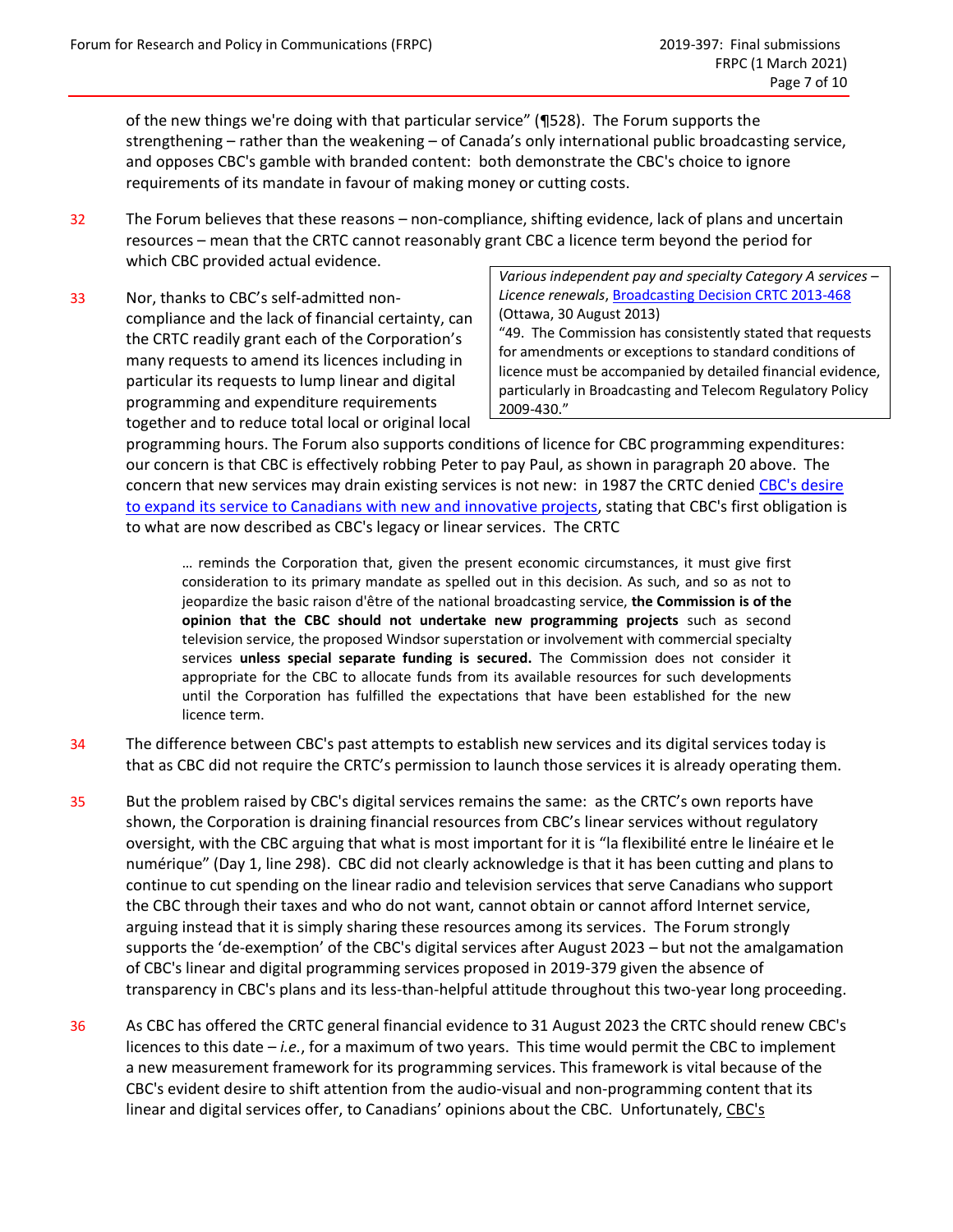achievements in actually meeting sections 3(1)(l) and (m) of the *Broadcasting Act* cannot be measured by attitudinal research alone. Part II, below, and Attachment 1 address the Forum's proposals for measuring CBC's implementation of Parliament's broadcasting policy for Canada.

## II. Evidence-based regulation

- 37 The CBC addressed "metrics" at the January 2021 hearing, confirming that no differences exist for linear and digital services in terms of measuring types and hours of programming: "the content is content" (11 Jan/21, line 286). The Forum agrees with the CRTC's Chairperson comment t the hearing that "[l]e Conseil et la CBC/Radio-Canada doivent être en mesure de rendre compte de ces résultats de manière transparente" (11 Jan/21, line 16). Noting that its "proposed framework would streamline existing reports, as well as add some new metrics" CBC summarized it as including: 1) An inventory and availability of all services offered by CBC/Radio-Canada, including activities to promote discoverability; 2) How these services are consumed and perceived by Canadians; 3) The impact of these services on society, culture, and the economy, and 4) The environmental factors affecting the Corporation's service to Canadians (DM#3981695, para. 28).
- 38 The single element missing from CBC's proposed performance measurement framework is the most critical: the amount of programming that CBC actually offers. The Forum submits that the most valid, reliable and objective measures of CBC's performance are the total and original (first-run<sup>1</sup>) hours of programming broadcast by CBC's linear services and made available by its programming services. In other words, the CBC's programming performance should be measured primarily in terms of the original program hours it provides to Canadians, especially local news: see Attachment 1. The Forum also agrees that CBC should collect and report data about local news: while it appeared to argue that this would be burdensome ("it's hundreds of stories a day across the country in many forms" [13 Jan/21, para. 2182]), CBC also confirmed that "decision making happens locally in local newsrooms" (12 Jan/21 at para. 875) – where, presumably, data entry could also take place. The degree to which CBC's services are available should also be measured by Canadian households' access to each of its services (including any prices that CBC charges for such access). In some cases new measures could be developed through focus groups held every two to three years. As for expenditure requirements, the Forum supports conditions of licence by medium and language, and opposes the use of 'cross-platform expenditure obligations' that would permit CBC to shift more resources from linear to digital while limiting Canadians' access to the programming that their financial support enables CBC to offer.
- 39 The Forum also proposes that the CRTC invite public comments on any new measurement framework and reporting format it decides to impose on the CBC to maximize the chance that its first reports will be relevant (by using valid and reliable measures) and useful.

# III. The enormous gap between CBC and Canadians

- 40 Finally, the Forum concludes its final submissions with the regret that the gap between the CBC's selfimage and Canadians' perception of the Corporation has never been greater.
- 41 Canadians want a national public broadcaster but now have a commercial broadcasting 'company' heavily subsidized by the public. In the six days during which it answered the CRTC's questions the CBC's representatives described the Corporation at least 74 times as the "company" or the "business" –

<sup>&</sup>lt;sup>1</sup> The Forum does not support CBC's proposal that the CRTC modify the definition of 'first-run' in the case of CBC's programming, as the changes will make comparisons with CBC's past and with other broadcasters impossible.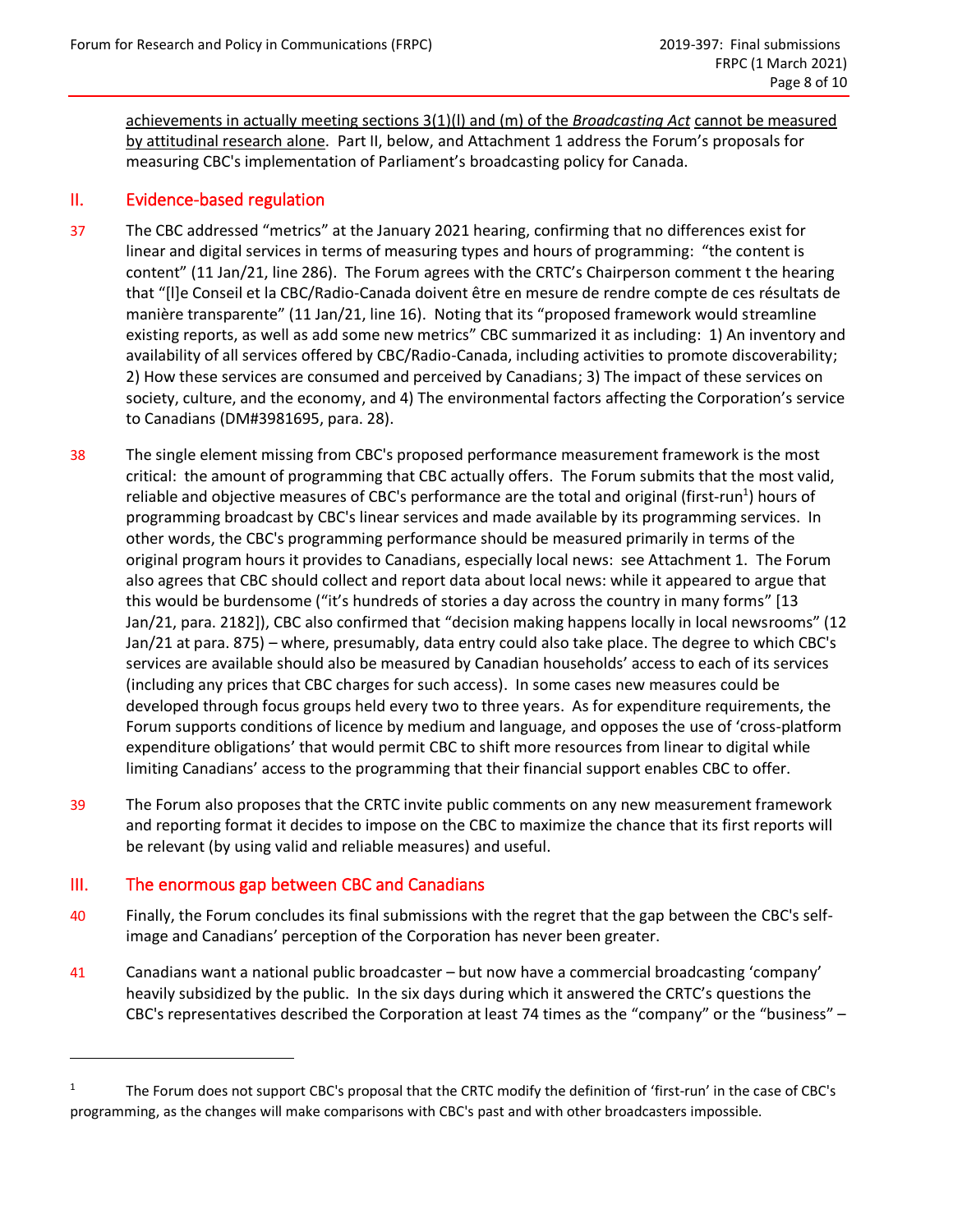and mentioned the "public interest" just once. If words have meaning, CBC does not fully self-identify as a public broadcaster established to serve the public interest.

- 42 Canadian public broadcasting began partly because "no other scheme other than that of public ownership can ensure to the people of this country, without regard to class or place, equal enjoyment of the benefits and pleasures" of broadcasting.<sup>2</sup> CBC claims on the one hand that it wants to "serve all Canadians" (11 Jan/21, para 294), but affirms on the other that it wants to "deepen" its relationship with those who "subscribe because; one, they don't want to see advertising; or two, they could have access to other programming that might no[t] be available on the free platform" (11 Jan/21, para 209). If actions speak louder than words, CBC no longer sees Canadians as equally deserving of its services.
- 43 The CBC wants Canadians to believe it is competent but it has not for years reported the amount of original programming content funded by their financial support for CBC and could not explain plans to allocate funding between its linear and digital services, saying that it cannot "provide a meaningful estimate as to the amount of digital-only spending on PNI" (DM#3986662, at p. 13). The CBC wants Canadians to believe it is meeting its mandate to be informative – but a quarter (25%) of Canadians disagree that CBC's news and information programming is "independent and impartial" (DM#33995595, App. C, p. 21). The CBC says that it offers local programming – but makes it difficult to find that content, as "[a]ny and all of our local programming could conceivably be found on any platform depending on the character of the news and the surrounding circumstances" (DM#3986662, at p. 13).
- 44 It is trite to say that once broken, trust is difficult to regain. Accountability detailed and timely reporting to Canadians about the total and original hours of programming that it is actually broadcasting or making available online, and the elimination of advertising – would help the CBC regain Canadians' trust.
- 45 We look forward to the opportunity to review CBC's answer to interveners' final replies, and to the CRTC's decisions in this proceeding.

Sincerely yours,

 $\lambda$ 

Monica L. Auer, M.A., LL.M. Executive Director Forum for Research and Policy in Communications (FRPC) Ottawa, Ontario

c. Ms. Bev Kirshenblatt [regulatoryaffairs@cbc.ca;](mailto:regulatoryaffairs@cbc.ca) bev.kirshenblatt@cbc.ca Executive Director Corporate & Regulatory Affairs, CBC/Radio Canada

<sup>&</sup>lt;sup>2</sup> Prime Minister Bennett addressing the House of Commons (18 May 1932).